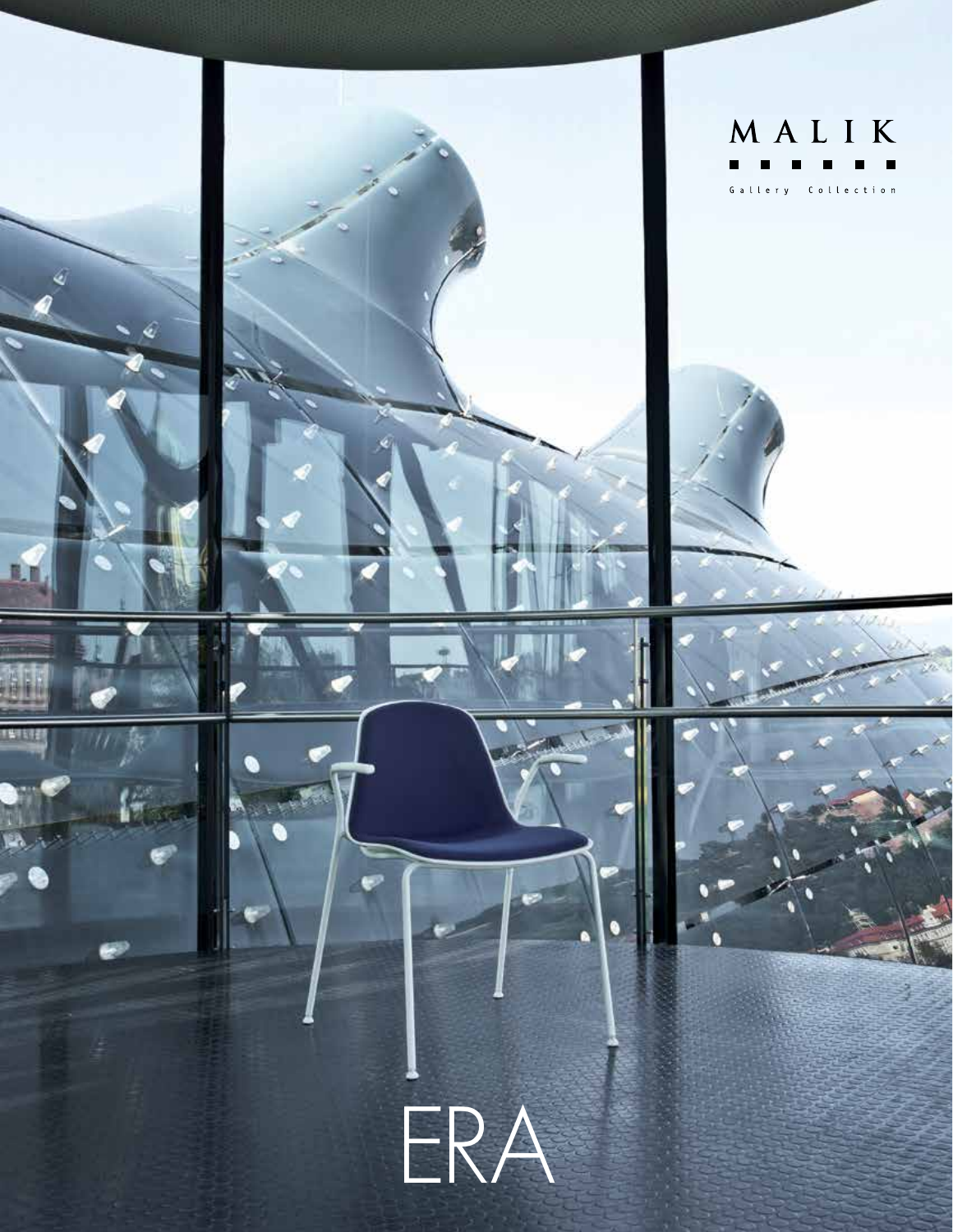

### **STACKABLE CHAIRS**

*4 leg high resistant steel with leveling glides. Base finished in white, black or polished chrome. Shell in polypropylene with polished back and embossed anti-slip treatment on*  front. Optional partial upholstery of front of shell, or optional *complete upholstery of shell. Various upholstery patterns including flat (standard), fountain, channel, droplet or dots. Optional outdoor treatment available.*

| Era Stackable Side Chair            |  | C-C-6030 |
|-------------------------------------|--|----------|
| $H$ 32" $D$ 23" $M/2134$ " SH 1734" |  |          |

*H 32" D 23" W 21¾" SH 17¾"* Stacks 20 high in polypropylene. Stacks 8 high when upholstered.

### Era Stackable Armchair C-C-6031

*H 32" D 23" W 23" SH 17¾" AH 26½"* Polypropylene armrest covers in matching color. Optional folding black HPL tablet with arm fitting. Optional ganging device. Stacks 20 high in polypropylene. Stacks 8 high when upholstered.

## Era Stackable Sled Base Side Chair C-C-6032

*H 32" D 21¾" W 21¾" SH 17¾"* Stacks 20 high in polypropylene. Stacks 8 high when upholstered.

### Era Stackable Sled Base Armchair C-C-6033

*H 32" D 21¾" W 23" SH 17¾" AH 26½"* Optional folding black HPL tablet with arm fitting. Optional ganging device. Stacks 20 high in polypropylene. Stacks 8 high when upholstered.

### **CROSS BASE CHAIRS**

*Steel rod cross base in polished chrome. Shell in polypropylene with polished back and embossed anti-slip treatment on front. Optional partial upholstery of front of shell, or optional complete upholstery of shell. Various upholstery patterns including flat (standard), fountain, channel, droplet or dots.*

# Era Cross Base Side Chair C-C-6036

*H 32" D 23" W 21¾" SH 17¾"*

Era Cross Base Armchair C-C-6037 *H 31¼" D 21¼" W 18¼" SH 17" SH 25½"* Optional folding black HPL tablet with arm fitting.

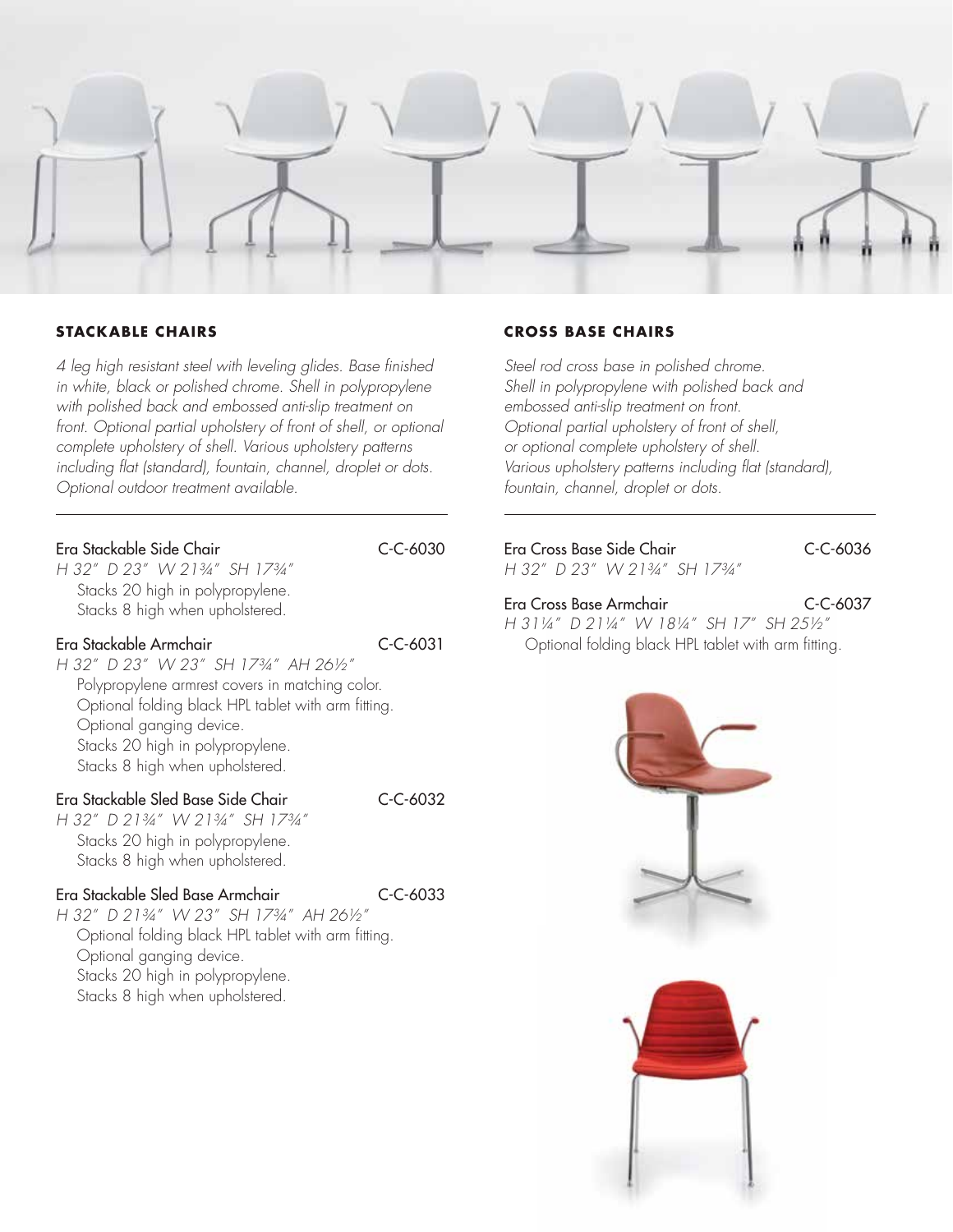### **TULIP BASE CHAIRS**

*Stainless steel tulip base with brushed finish. Shell in polypropylene with polished back and embossed anti-slip treatment on front. Optional partial upholstery of front of shell, or optional complete upholstery of shell. Various upholstery patterns including flat (standard), fountain, channel, droplet or dots. Optional outdoor treatment.* 

Era Tulip Base Side Chair C-C-6038

*H 31¼" D 21¼" W 18¼" SH 17"*

### Era Tulip Base Armchair C-C-6039

*H 31¼" D 21¼" W 18¼" SH 17" AH 25½"* Optional folding black HPL tablet with arm fitting.



## **STOOLS**

*4 leg high resistant steel rod base. Base finished in white, black or polished chrome. Shell in polypropylene with polished back and embossed anti-slip treatment on front. Optional partial upholstery of front of shell, or optional complete upholstery of shell. Various upholstery patterns including flat (standard), fountain, channel, droplet or dots. Optional outdoor treatment available.* 



| upholstered.                 |  |                |
|------------------------------|--|----------------|
| Era 4 Leg Stool              |  | $C - C - 6041$ |
| H 44½" D 21¼" W 19¾" SH 30¼" |  |                |
| Bar stool.                   |  |                |
| Swivel.                      |  |                |
|                              |  |                |

# Era 4 Leg Stool with Arms C-C-6042 *H 44½" D 21¼" W 19¾" SH 30¼"* Bar stool with arms.

Arms chromed steel with polypropylene armrest cover in matching color. Swivel.